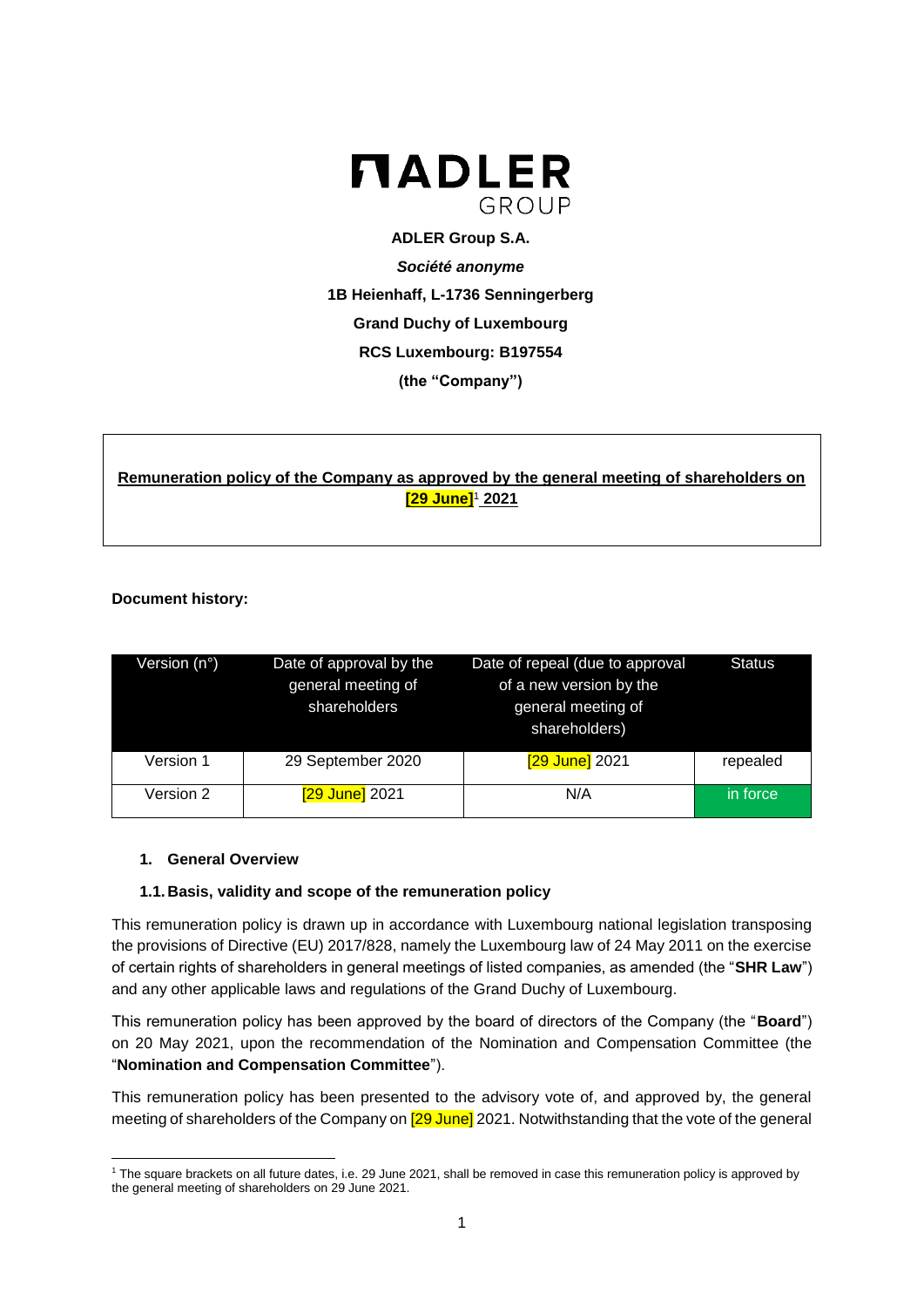meeting on this policy is advisory only, all remuneration of the members of the Board requires approval of the general meeting.

Every material change to this remuneration policy shall be submitted to the advisory vote of the general meeting of shareholders. Regardless of whether or not there has been a change, a remuneration policy shall be presented to the general meeting of shareholders for an advisory vote, at least every four years.

An up-to-date version<sup>2</sup> of the remuneration policy can be found on the Company's website at all times: [https://ir.adler-group.com/websites/adler-group/English/5000/corporate](https://ir.adler-group.com/websites/adler-group/English/5000/corporate-governance.html#remuneration)[governance.html#remuneration.](https://ir.adler-group.com/websites/adler-group/English/5000/corporate-governance.html#remuneration)

The remuneration of the following officers<sup>3</sup> is described in this remuneration policy:

- members of the Board: (i) independent non-executive directors and (ii) executive directors (who may hold a parallel position as daily managers (*délégué(s) à la gestion journalière*) of the Company); and
- members of the senior management of the Company whereby the term "**senior management**" includes any "C-level" officer of the Company (e.g. (co-) chief executive officer, chief legal officer) regardless of whether they hold the legal mandate of daily managers (*délégué(s) à la gestion journalière*) of the Company or not; the terms "**senior manager**" and "**senior managers**" shall be construed accordingly.

A full list of persons/positions within the Company to which this remuneration policy applies is set out in Annex I hereto.

**1.2.Significant changes to the remuneration policy since the last approved version and overview of how votes and views of shareholders on the previous remuneration policy and the remuneration report for the financial year 2019 have been taken into account in elaborating this revised remuneration policy**

With the aim of ensuring further transparency to its shareholders, the Company has opted to extend the scope of this policy to include not only those senior managers that hold the legal mandate of daily managers (*délégué(s) à la gestion journalière*) of the Company, but also all other members of senior management.

In extending the scope of this policy, certain sections, including but not limited to section 3.4. (*Remuneration framework of the senior management*) and in particular sub-sections 3.4.2. (*Short-term incentives*) and 3.4.3. (*Long-term incentives*) had to be amended, to *inter alia*, describe the various possible remuneration arrangements in a less granular manner. These amendments have the advantage of granting the Company the necessary flexibility to negotiate agreements with potential future senior managers without breaching the provisions of the remuneration policy.

In relation to the above stated changes and, in order to give a concrete overview of the persons and positions to whom/to which this remuneration policy is applicable, the Company has added *Annex I - List of persons to which the remuneration policy applies* to the remuneration policy.

**.** 

<sup>&</sup>lt;sup>2</sup> An "up-to-date version" shall be construed as the version of the remuneration policy most recently approved by the general meeting of shareholders, or the version of the remuneration policy most recently approved by the general meeting of shareholders, as updated with non-material changes for which no approval by the general meeting of shareholders is necessary. <sup>3</sup> The SHR Law refers to "*dirigeant*" when listing the persons for which a remuneration policy shall be established. "*Dirigeant*" is defined under article 1 (6) no 3 of the SHR Law, as "any member of an administrative, management, or supervisory body of a company as well as the chief executive officer (*directeur général*) and, if such a function exists within a company, the deputy chief executive officer (*directeur général adjoint*)". Pursuant to such definition, the Company deems it appropriate that this policy shall cover the remuneration of members of the Board and senior management regardless of whether a senior manager holds the mandate of a daily manager (*délégué(s) à la gestion journalière*) of the Company or not.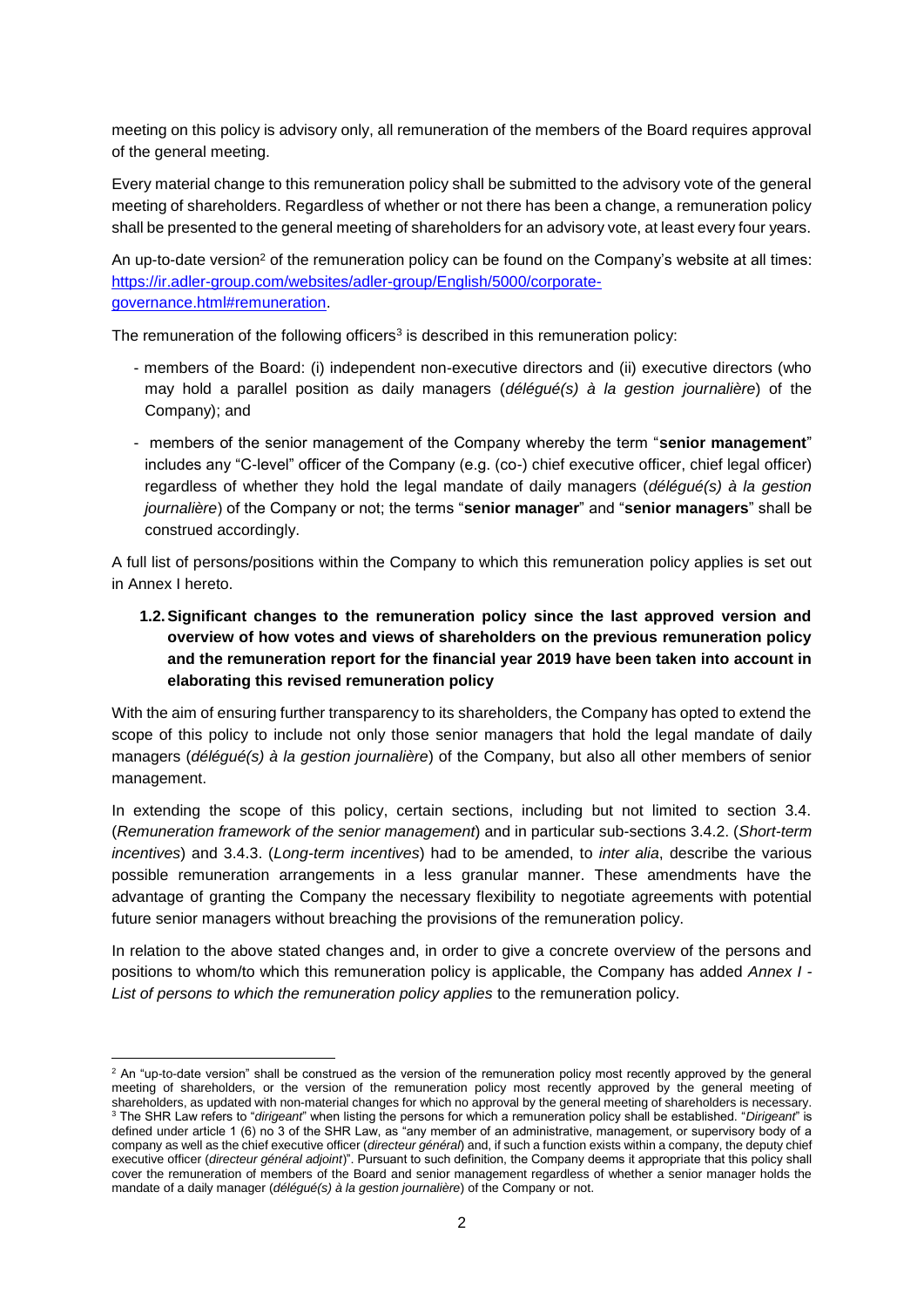Finally, in view of the Company's strong desire to actively contribute to a more sustainable future, it has been decided to add to the remuneration policy certain specific sustainability and ESG (Environmental, Social & Governance) related focus points and to make sure, that to the extent possible, such points are taken into account when evaluating the performance of the members of senior management and subsequently deciding upon the variable remuneration to be attributed to the senior managers. This shall ensure that the spirit of sustainability will, even more so than is already the case, become embedded into the decision-making process of the members of senior management.

**Note:** Although the previous version of the remuneration policy of the Company was approved by the general meeting of shareholders, the Company has nevertheless decided to adapt the structure, scope and content of the policy so as to make it more transparent and more readable for shareholders, in general.

# **1.3.The remuneration policy and the big picture: sustainability, long term strategy and focus on fair payment and employment conditions**

The remuneration policy of the Company and the remuneration granted to members of the Board and committees, as well as the members of senior management shall, at all times, be in line with the Company's goal of sustainable, future- oriented, environmentally and socially responsible long- term growth and shall reflect such goal accordingly.

The Company's ambition to be, and stay, a leader, both in terms of size as well as quality of service and customer satisfaction, in the German residential real estate market shall be reflected in the remuneration of the members of the Board, committees and senior management. Only an attractive but reasonably structured remuneration package may allow the Company to retain, and further attract, people with the necessary drive, competence, experience and expertise to facilitate the Company in reaching its short- and long-term goals.

Additionally, and no less important, this remuneration policy has taken into account the conditions of remuneration and employment of the Company's employees. The Company is structured in a way that a majority of its core employees and personnel with strategic responsibilities are directly employed by subsidiaries of the Company or companies belonging to the same group (the "**Group**") rather than the Company itself. Nevertheless, the Nomination and Compensation Committee, after consultation with the Company's human resources department, ensures that the remuneration as set out in this remuneration policy and presented to the consultative vote of the annual general meeting of shareholders shall not be disproportionate to the compensation granted to the employees of the Company and the Group.

The Company pursues both the objective of attracting and retaining personnel with the level of professionalism and skills suited to the needs of the Company, and of providing an incentive to strengthen their commitment to improving the Company's performances, through personal satisfaction and motivation. As such, the Company follows the core principle that the remuneration granted to anybody within the Company, whether they are a director, a senior manager, or an employee, shall adequately reflect such person's level of responsibility and position in the Company.

The Company's and the Group's most valuable assets are its employees and they shall be compensated accordingly.

### **1.4.The role of the Nomination and Compensation Committee**

The Board seeks to ensure that the Company's remuneration arrangements are equitable and aligned with the long-term interests and sustainability of the Company and its shareholders. To this end, the Board has established a Nomination and Compensation Committee, currently consisting entirely of independent members of the Board, and the purpose of which is to determine, revise and assist with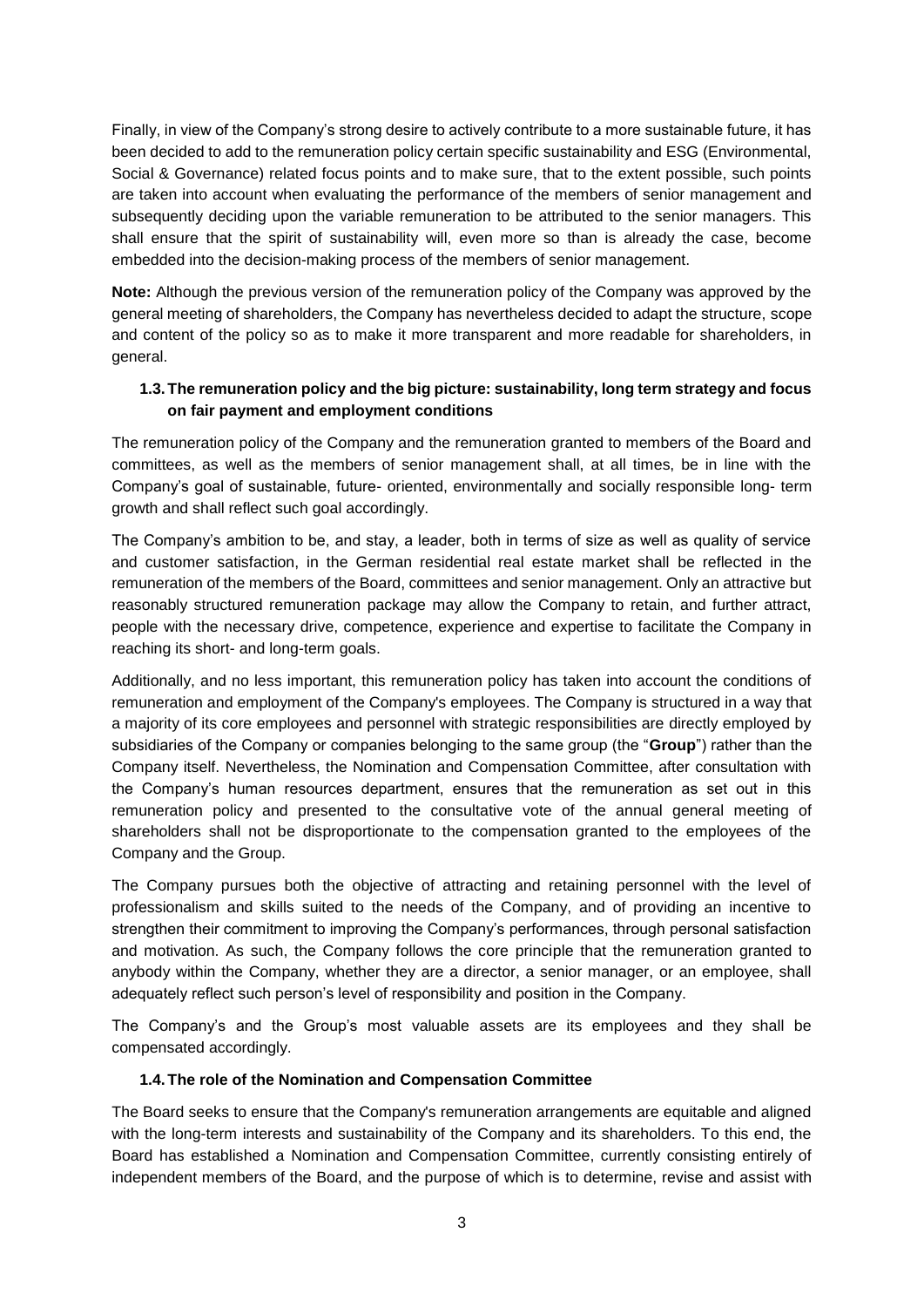the implementation of the remuneration policy of the Company, make proposals as to the remuneration of all members of the Board and senior management, and advise on any benefit or incentive schemes. It shall further assist the Board with identification of and recommendations in respect of candidates for the Board and the committees (noting that, except in case of a co-optation of a Board member to fill a vacancy of another Board member, all appointments to the Board require the approval of the general meeting of the shareholders). The Nomination and Compensation Committee shall furthermore assist with the preparation of any remuneration report of the Company.

The Nomination and Compensation Committee shall ensure that remuneration arrangements support the strategic aims of the business and enable the recruitment, motivation and retention of (i) senior management and (ii) members of the Board, while complying with applicable rules and regulations. The Nomination and Compensation Committee and all members of the Nomination and Compensation Committee are required to adhere to and comply with (i) any and all applicable laws and regulations and (ii) the Company's rules of procedure for committees.

The members of the Nomination and Compensation Committee are appointed by the Board. The members have the relevant expertise and experience, which is required to serve on such a committee.

The Nomination and Compensation Committee makes decisions by a simple majority with no member having a casting vote.

# **1.5.Exceptional circumstances and limited possibility to derogate from the principles of the remuneration policy**

The Company, as well as the members of the Board, committees and senior management, pledge to abide by this remuneration policy insofar as doing so is in the best interests of the Company.

In exceptional circumstances, the Company may temporarily derogate from any element of this remuneration policy, subject to compliance with applicable law and the articles of association of the Company (the "**Articles**"). These exceptional circumstances cover situations in which the derogation from this remuneration policy is necessary to serve the long-term interests and sustainability of the Company as a whole or to assure its viability.

A deviation from this remuneration policy requires the prior approval of the Nomination and Compensation Committee who shall then submit a reasoned request for such derogation to the Board for approval. It is noted that any change in the amount of directors' remuneration would, in any case, require the approval of the general meeting of shareholders.

The remuneration report relating to the relevant financial year will include information on any derogation from the applicable version of the remuneration policy, including a justification for any such derogation.

### **1.6.Transparency and handling of conflicts of interest in respect of remuneration**

The Company pledges to be transparent with respect to the remuneration granted to the persons falling within the scope of this remuneration policy and to abide by all applicable laws relating to the disclosure of such remuneration.

In 2020, the Company sought advice on remuneration from Kienbaum Consultants International, a reputable German human resources and management consultancy firm that has issued an extensive independent remuneration report, the results of which have largely influenced and contributed to the drafting and preparation of this remuneration policy.

Generally, the Company has established effective processes to avoid conflicts of interest and allowing members of the Board and senior managers to inform the Company of any such potential conflicts of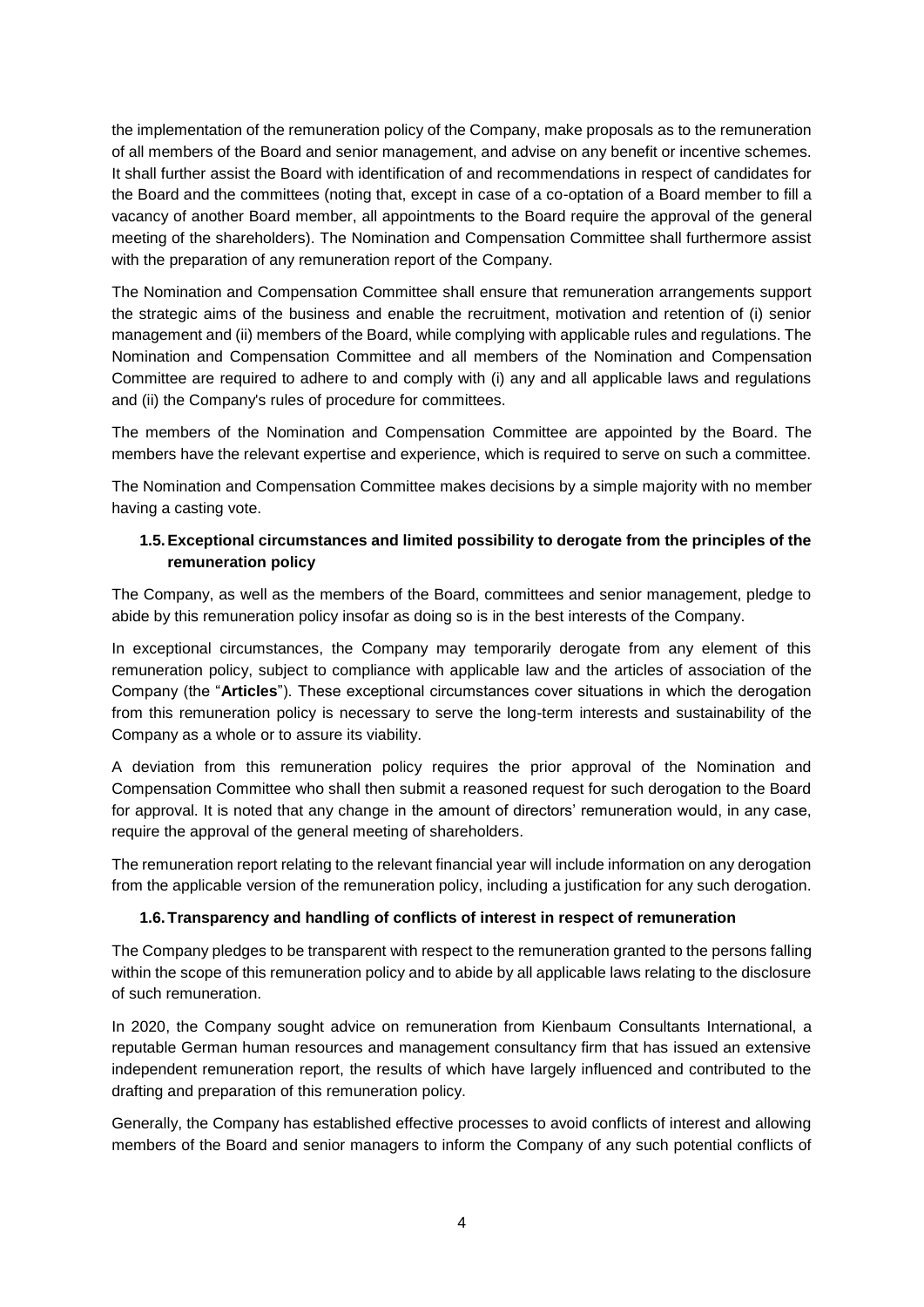interest. The same is true in respect of the elaboration of this remuneration policy and the determination and granting of remuneration and compensation in general.

To guarantee a fair and independent assessment of all aspects related to remuneration (including, in particular, the drawing up of this remuneration policy), the Nomination and Compensation Committee shall, to the extent possible, be composed entirely, at all times, of independent non-executive directors, as is the case at the date of adoption of this remuneration policy. As regards any potential conflict of interest arising from the fact that the Nomination and Compensation Committee must consider the remuneration of its own members, it is noted that the final decision on such remuneration is adopted by the Board, of which the members of the Nomination and Compensation Committee are only a minority.

# **2. Overview of Board remuneration**

# **2.1.Contracts and arrangements with members of the Board**

The Articles of the Company provide that members of the Board are elected by the general meeting of shareholders by a simple majority of votes cast for a duration that may not exceed six years. Any director may be removed at any time with or without cause, without need for prior notification, by the general meeting of shareholders by a simple majority of votes cast.

A member of the Board that has resigned or has been removed by a valid decision of the general meeting of shareholders of the Company shall have no claim against the Company as a consequence of the termination of his mandate.

In the event that a vacancy arises on the Board for any reason, the remaining members of the Board may, by a simple majority, fill such vacancy and appoint a successor to act until the next general meeting of shareholders.

Neither the removal of a member of the Board by a valid decision of the general meeting of shareholders nor the resignation by a member of the Board shall, in principle, automatically lead to the termination of any other positions or mandates that the removed or resigning member of the Board may hold within the Company or any subsidiary of the Company.

The relations between members of the Board and the Company are not governed by any specific contractual arrangements. Instead, such relations are embodied by non-written mandates, governed by the Articles, the general Luxembourg Civil Code provisions on mandates (Art. 1984 et seq.), the Luxembourg law of 10 August 1915 on commercial companies, as amended (the "**1915 Company Law**") and any other applicable laws.

Executive directors who also hold a parallel senior management position may from time to time enter into agreements in respect of such position and in respect of their positions as daily managers (*délégué(s) à la gestion journalière*).

### **2.2.Remuneration structure for members of the Board**

The remuneration structure for the members of the Board is always subject to the approval of the annual general meeting of shareholders. The annual general meeting of shareholders held on 29 September 2020 approved the current remuneration structure.

Board remuneration is based on annual fees comprising a basic fixed remuneration, to which additional fees are added for each attendance at a meeting of the Board.

The chairman of the Board as well as the vice-chairman of the Board shall be entitled to a higher basic fixed remuneration than the other members of the Board, in accordance with market standards.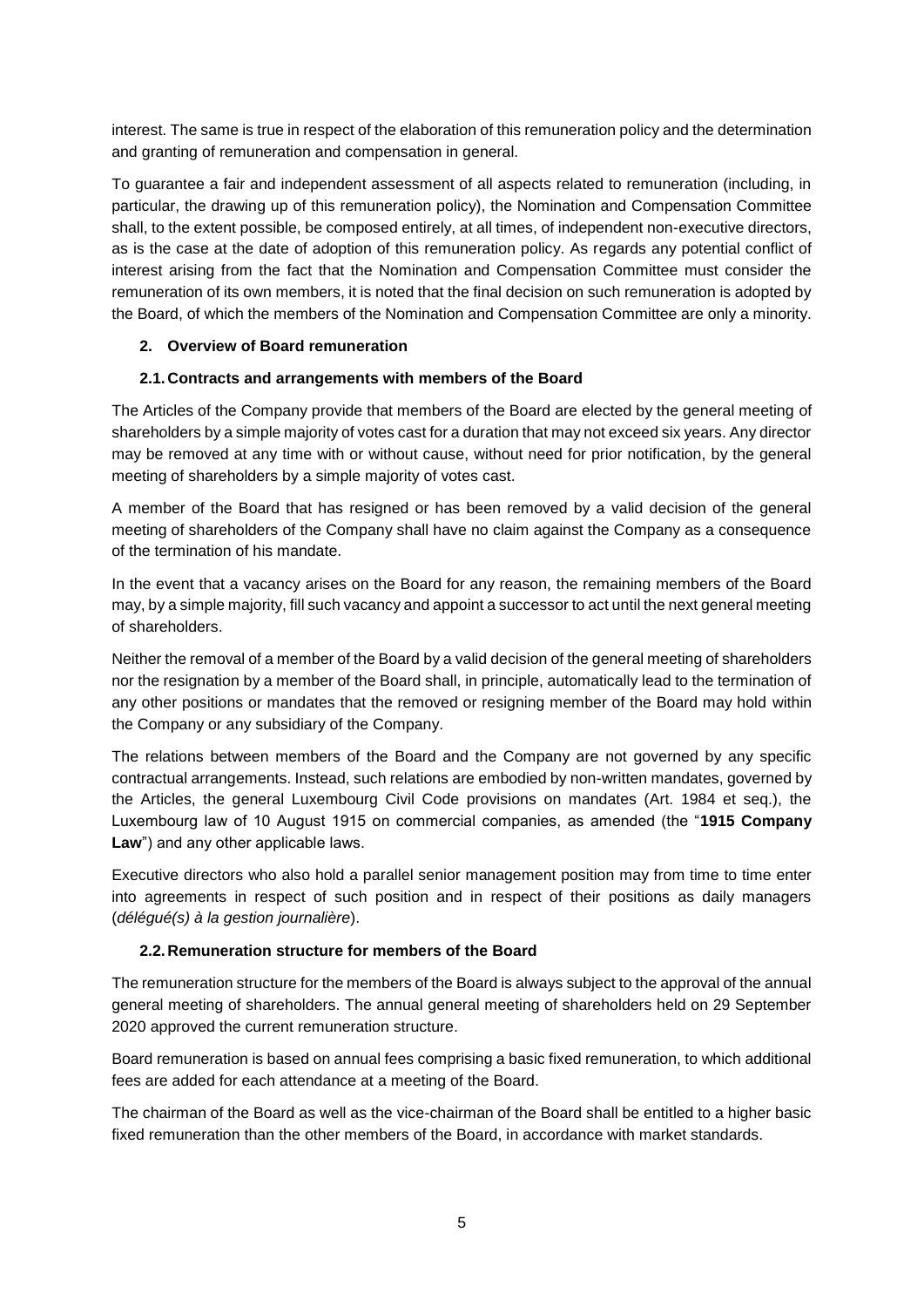As a general rule, in order to ensure sound corporate governance and to avoid the arising of any potential conflicts of interest, members of the Board shall not receive any variable remuneration for their role as directors of the Company.

Members of the Board shall be entitled to reimbursement by the Company of any reasonable costs incurred within the scope of their duties as directors of the Company, upon presentation of proof of payment by the member of the Board of such incurred costs.

The remuneration structure is reviewed periodically or on an as-needed basis by the Nomination and Compensation Committee, which makes recommendations to the Board taking into consideration benchmarks against peer companies (e.g. companies of a similar size and structure competing in the same or very similar industries and markets) to attract and retain high-quality and experienced directors.

# **2.3.Committees established by the Board**

The Board has established certain committees, (an audit committee, an ad hoc committee, an investment and financing committee and the Nomination and Compensation Committee), and may in the future establish further committees, if deemed necessary.

The Board has appointed certain directors to these respective committees and may, in the future, appoint further directors to each of the established or the to-be-established committees. Each of the established committees shall be chaired by a chairman, who, if also a member of the Board, shall be entitled to an annual fixed remuneration.

Attendance at a meeting of one of the established or future committees shall entitle each member (if such member is a director) of such committee to an attendance fee.

Members of each existing or future committee shall be entitled to reimbursement by the Company of any reasonable costs incurred within the scope of their duties as members of a duly established committee, upon presentation of proof of payment by the member of the respective committee of such incurred costs.

As with Board remuneration, the committee remuneration structure is reviewed periodically or on an asneeded basis by the Nomination and Compensation Committee, which makes recommendations to the Board taking into consideration benchmarks against peer companies (e.g. companies of a similar size and structure competing in the same or very similar industries and markets) to attract and retain highquality and experienced directors.

Generally, membership of any of the established or future committees shall be embodied by a nonwritten mandate and governed by the Articles, the general Luxembourg Civil Code provisions on mandates (Art. 1984 et seq.), the 1915 Company Law and any other applicable laws.

### **3. Overview of senior management remuneration**

# **3.1.Legal and contractual framework for the senior management**

Members of the Company's senior management may (but shall not necessarily) also hold the mandate of daily managers under the 1915 Company Law, who are entrusted with the day-to-day management (*gestion journalière*) of the Company.

Members of the senior management are appointed and dismissed by the Board. Members of senior management may only act on behalf of the Company within the limits of the authority granted to them by the Board.

The members of the senior management shall, in principle, have fixed term agreements, for their roles as daily managers, where applicable, and for their respective positions as members of senior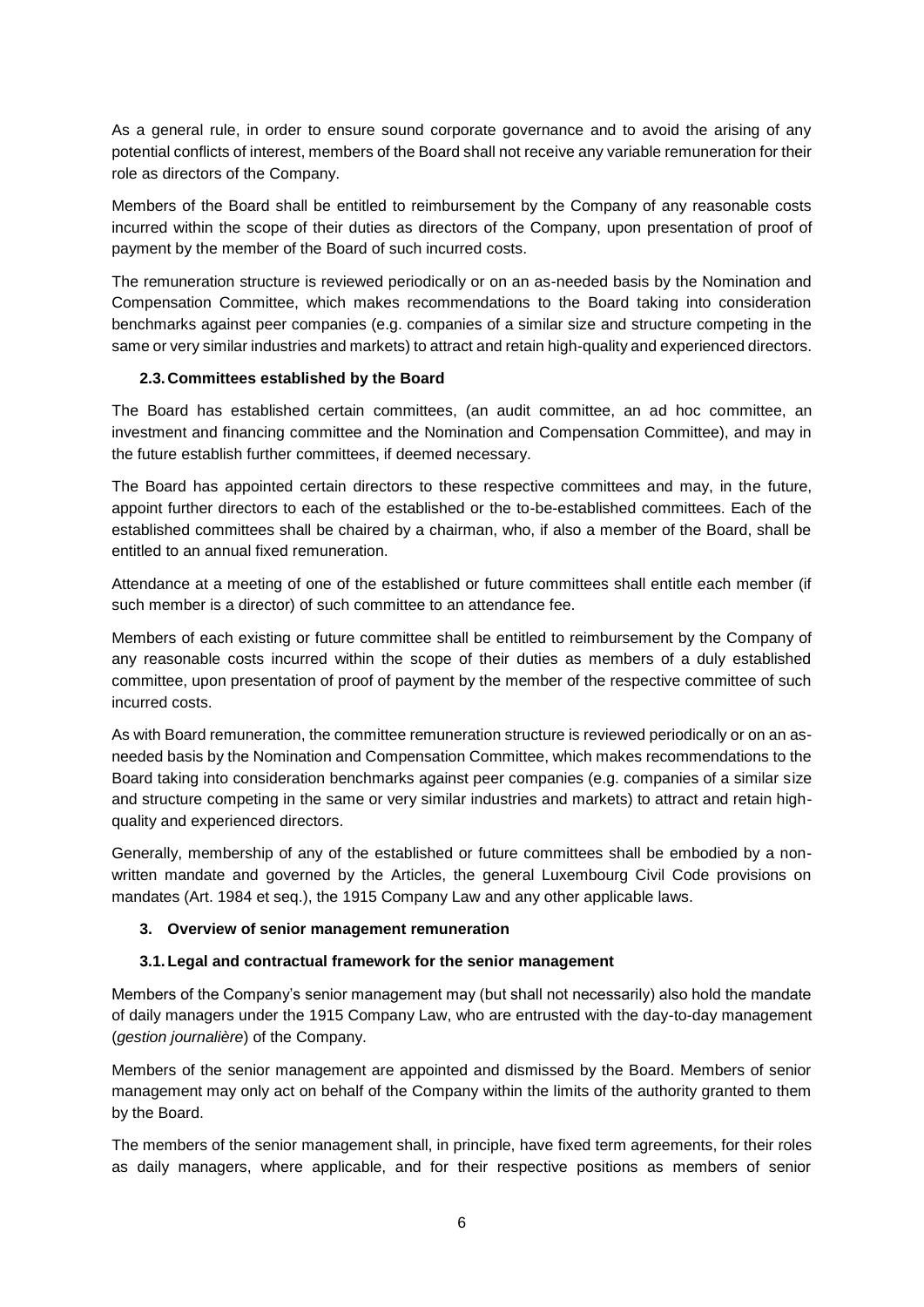management, which shall, in general, run for periods between 3 and 4 years, terminate automatically on the end date, but which are renewable. The agreements generally contain notice periods of 90 calendar days. However, future agreements may include longer or shorter notice periods where such longer or shorter notice periods are deemed appropriate and to be in the best interest of the Company.

Notwithstanding the above, nothing would prevent the Company from, in the future, concluding fixed term or open-ended agreements with current or to be appointed senior managers, where the conclusion of such agreements would constitute the most appropriate approach, comply with all applicable laws and be in the corporate interests of the Company.

The Company does not provide for specific early retirement schemes. The Company does however provide reasonable payments linked to termination of the agreements of senior management beyond what is required by national legislation.

# **3.2.Scope of the senior management remuneration policy**

This remuneration policy applies to all members of the Company's senior management (as listed in part B of Annex I hereto) and shall automatically apply to any senior managers that may be appointed in the future. In order to ensure maximum transparency for its shareholders, the Company has opted to include in the scope of this remuneration policy not only those senior managers that hold the mandate of daily managers (*délégué(s) à la gestion journalière*) under the 1915 Company Law, but also the senior managers that do not hold such mandate.

# **3.3.Remuneration philosophy as regards the senior management**

The Company's remuneration philosophy for its senior managers is based on the following principles:

- Provision of a total remuneration competitive with executive remuneration levels of a peer group composed of a selection of German real estate companies of a similar size and scope;
- Encouraging and rewarding of performance that will lead to long-term and sustainable enhancement of company and shareholder value;
- Promotion of internal pay equity and provision of "market" median (determined by reference to its identified peer group) base pay levels for the Company's senior managers.
- Performance evaluation based on a set of non-quantifiable and quantifiable objectives, agreed upon periodically depending on the micro- and macro-economic circumstances and the objectives of the Company.
- Determination of bonuses depending on the Company's financial performance and the individual performance.

### **3.4.Remuneration framework of the senior management**

Proposals for the remuneration packages of the senior managers (both for current and future candidates) developed by the Nomination and Compensation Committee for the Board include the following components:

- an annual base compensation;
- short-term incentives as well as short-term targets and potential short-term incentive bonuses ("**STI-Bonus**"); and
- long-term incentives as well as long-term targets and potential long-term incentive bonuses ("**LTI-Bonus**").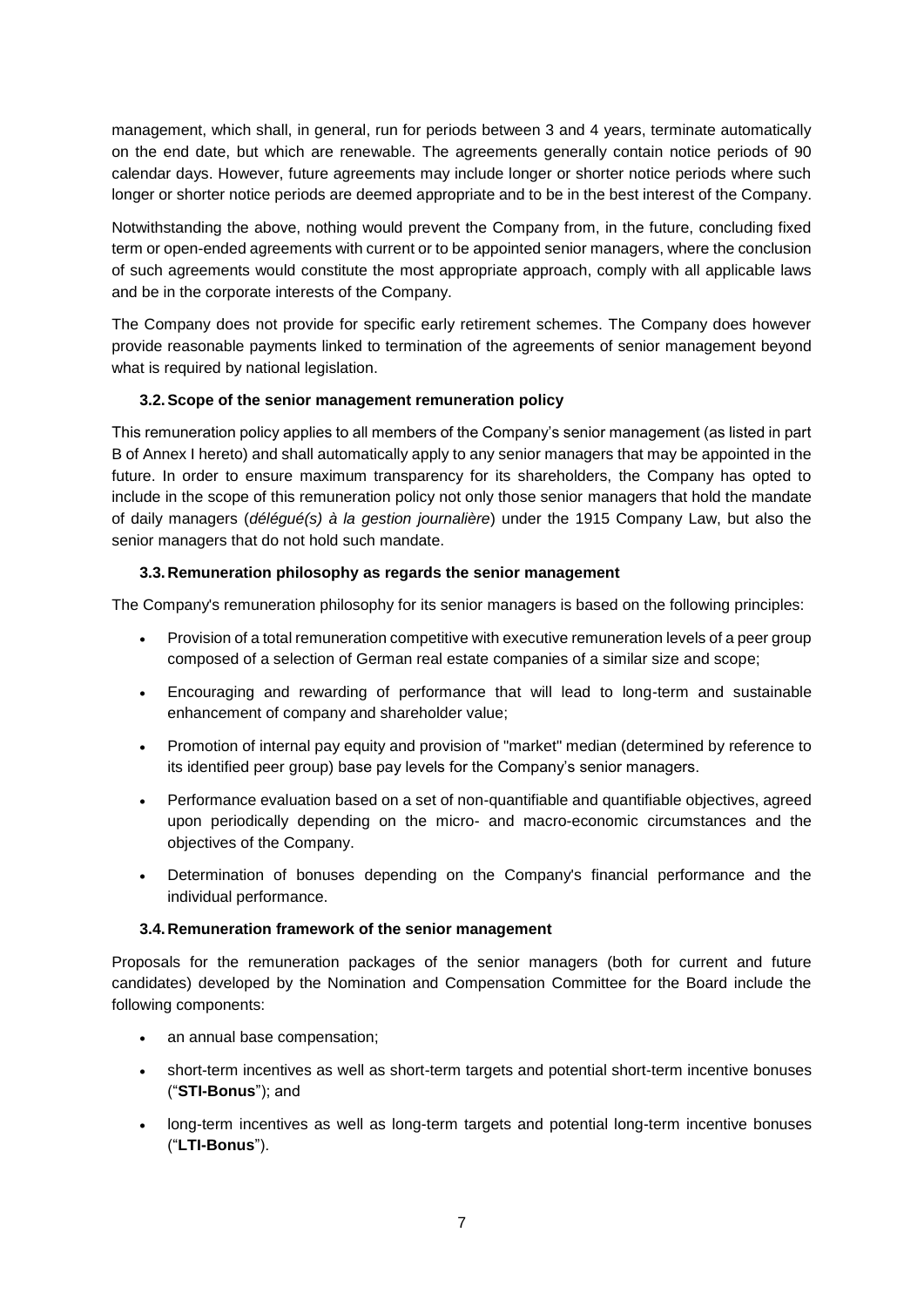STI-Bonuses and LTI-Bonuses will be distributed to the senior managers only upon termination of the respective calculation periods, which are provided for in the respective senior manager's agreements with the Company. The STI-Bonus and LTI-Bonus payments to be distributed to the senior managers will depend on the individual achievements taken into account for the calculation of the STI-Bonus and LTI-Bonus.

In case of termination by the Company of the agreement entered into between the Company and a senior manager, for any reason other than for reasons for which the senior manager is responsible, the latter shall be entitled to receive an STI-Bonus and LTI-Bonus in accordance with the conditions set out for such scenario in the respective agreement.

In the event of a serious misconduct for which a senior manager is responsible and that has resulted in a damage to the Company, the Board is entitled to withhold any STI-Bonus and/or LTI-Bonus payments or to demand repayment of any amounts paid out to a senior manager during the year in question.

The total remuneration target of senior managers is structured to attract and retain talented and capable leaders; the amount of the remuneration received is dependent on the achievement of the business and individual performance and on generating sustained shareholder value from relative performance.

In case of extraordinary events resulting in a significant change in the STI-Bonus and/or LTI-Bonus variables and/or parameters used (e.g. the purchase or sale of a part of the Company or of a subsidiary, the merger with other companies or similar business transactions), the Board is entitled to adjust the targets of the STI-Bonus as well as the targets of the LTI-Bonus to an appropriate extent, taking into account the interests of all stakeholders but also the interests of the senior managers. This may result in an increase or a decrease in the variable remuneration.

The achievement of the various targets for the STI-Bonus and LTI-Bonus will be initially assessed and determined by the finance department of the Company and then submitted for consideration of the Nomination and Compensation Committee that will issue a recommendation to the Board on same. To the extent considered necessary by the Company's finance department, the Nomination and Compensation Committee or the Board, the target achievements may be submitted for review and validation by an independent statutory auditor (*réviseur d'entreprises agréé*).

# *3.4.1. Annual base compensation*

*The aim of the annual base compensation is to attract and retain high-quality and experienced senior managers.*

Each senior manager is entitled to receive an annual base compensation to be paid in 12 equal instalments at the end of each calendar month. The annual base compensation for each senior manager is determined by the Nomination and Compensation Committee on the basis of a market analysis in respect of remuneration paid by a selected group of peers.

### *3.4.2. Short-term incentives*

*The aim of the short-term incentives is to motivate senior managers to achieve certain determined quantifiable and/or non-quantifiable targets.* 

STI-Bonus calculations for each senior manager reflect the performance of the Company but also take into account the contribution that the particular senior manager has made to such performance.

In determining the quantifiable targets, the corresponding thresholds and STI-Bonus pay-outs, the Nomination and Compensation Committee and the Board ensure that such quantifiable targets, thresholds and corresponding STI-Bonus pay-outs are structured so as to incentivize the senior managers to a maximum, while at the same time making sure that the senior managers avoid any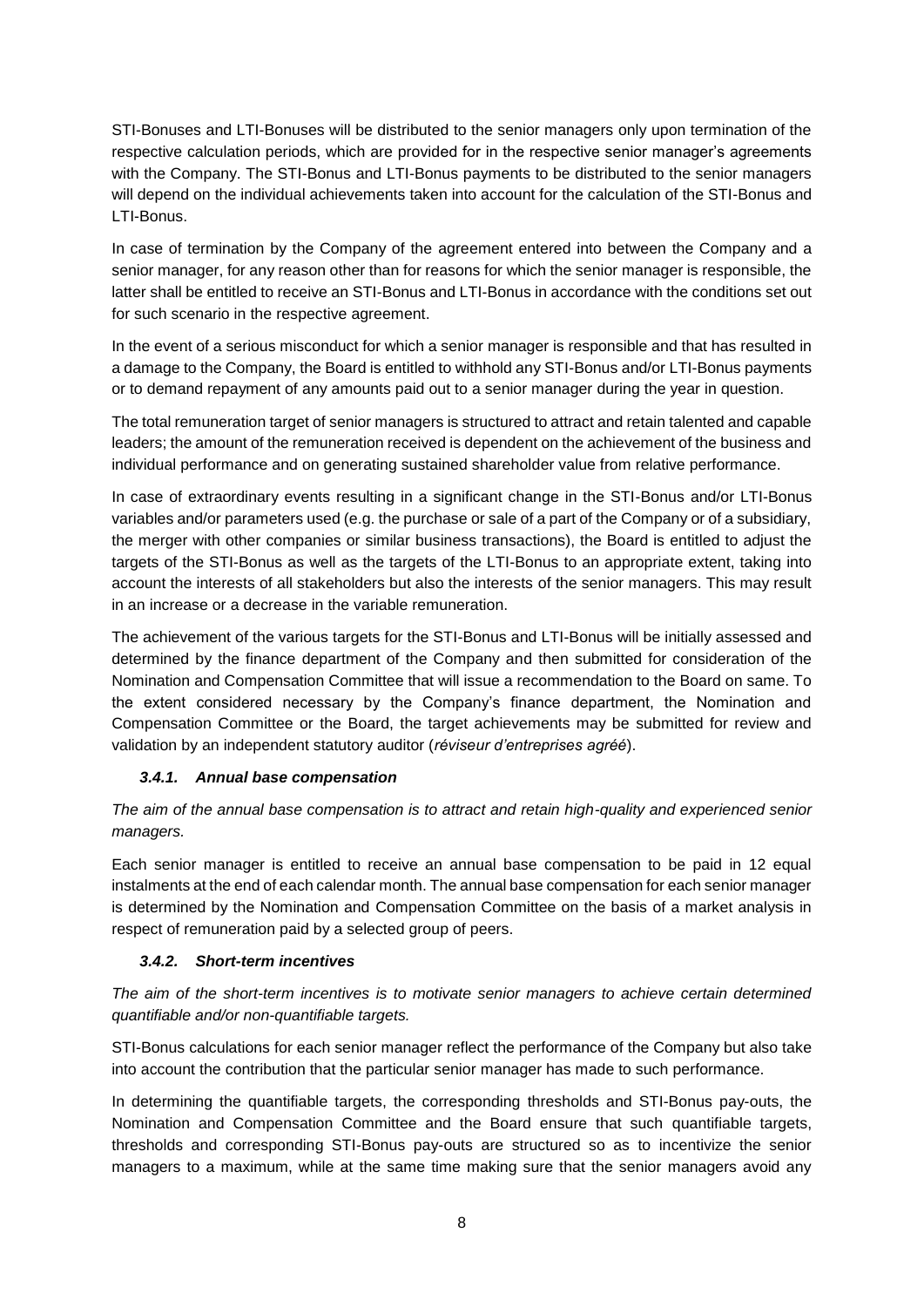unnecessary risks. A balance shall be found so as to make sure that reasonable target objectives and corresponding targets are set but which encourage senior managers to take sustainable and wellstructured decisions. Where possible and to the extent this is in the best interests of the Company, the STI remuneration system, and specifically the threshold structure relating to the quantifiable targets, is designed to reward over-performance adequately.

The concrete target objectives related to the quantifiable short-term incentive targets shall be decided by the Board on the basis of historical financial/other relevant data, the Company's budget and budget predictions as well as the financial outlook, which shall, in principle, be presented to it in the first half of each financial year.

The below list includes a non-exhaustive enumeration of possible quantifiable STI target objectives, which may vary (i) from one senior manager to another and (ii) depending on micro- and macroeconomic circumstances and the objectives of the Company. Any variables, which are or may be introduced into the agreements are carefully selected to (i) incentivise senior managers in the best possible but sustainable way, while (ii) reflecting actual valuable and achievable objectives.

### **Variable\***

Net rental income

Funds from the operations per share – FFO 1 per share

EBITDA from sales activities

Impact of new financing and re-financing transactions on the overall financial situation of the Company

Project development achievements – yield-on-cost

*\*As regards any key performance indicator which is calculated on a per share basis, such calculations shall be based on the weighted average number of shares over the relevant period.*

Generally, in addition to the quantifiable target objectives, the Board may set qualitative target objectives or soft goals, which vary from one senior manager to another and in particular from one field of responsibility to another. These qualitative target objectives, if any, shall cover those fields for which measuring results cannot, or can practically not, be quantified but where other factors determine successful progression. The weighting of any such qualitative target objective is determined by the Board in a reasonable proportion to the quantifiable target objectives.

Any variables, which are or may be introduced into the agreements are carefully selected to (i) incentivise senior managers in the best possible but sustainable way, while (ii) reflecting actual valuable and achievable objectives.

Weightings for each target basis shall be set periodically by the Board, may vary between senior managers and may be adjusted, with the agreement of the Board and the senior managers in case one or several variables that have previously been agreed upon become obsolete or inappropriate in certain situations. An example where such adjustment may be decided upon by the Board could be a macroeconomic crisis, but during which the senior managers have shown above average leadership qualities, and through which they have guided the Company in the best possible way.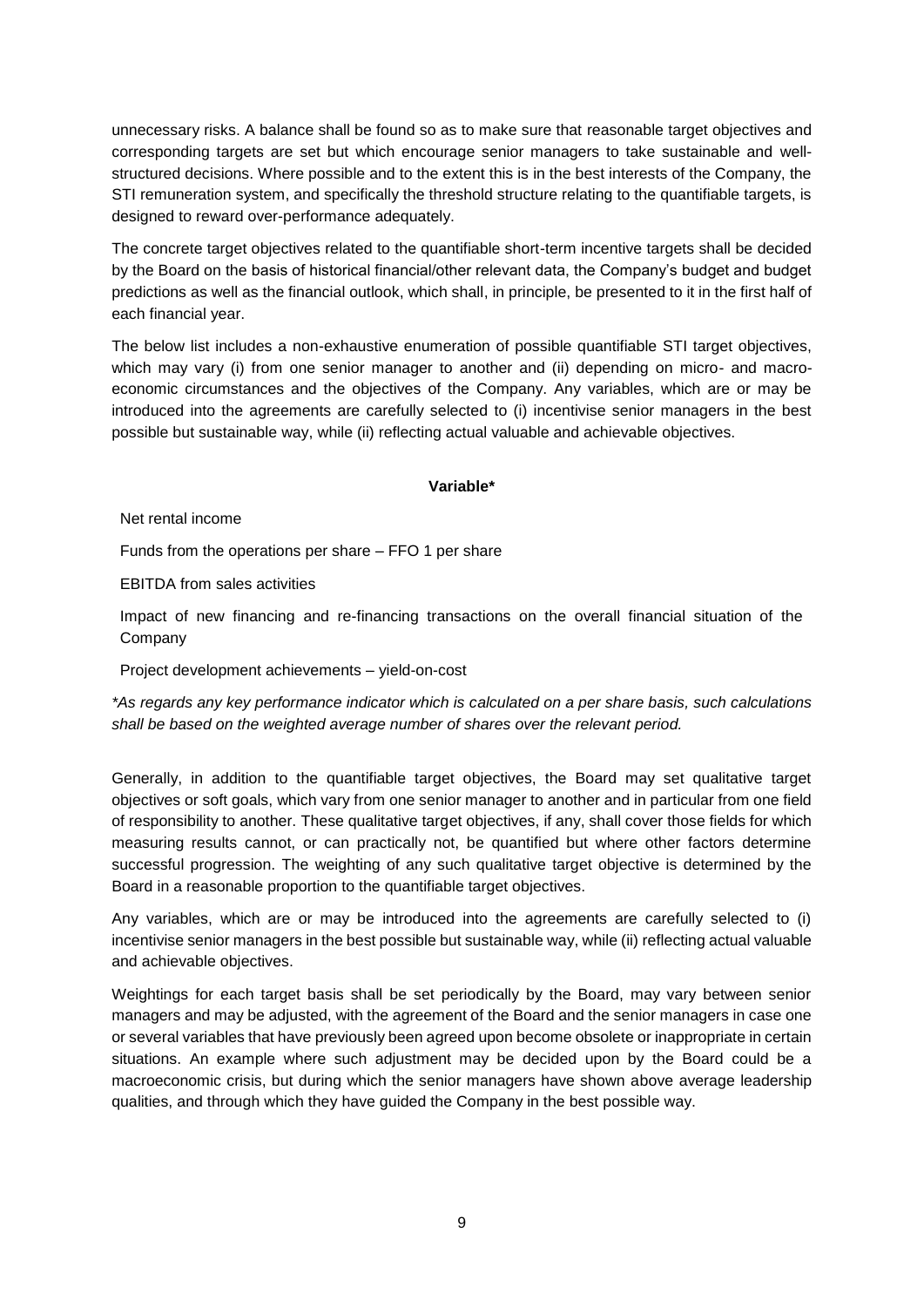### *3.4.3. Long-term incentives: share-based incentives*

*The aim of the long-term incentives is to motivate senior managers to achieve certain determined quantifiable and/or non-quantifiable targets with a view of sustainably and durably strengthening the Company's long-term position and situation.* 

LTI-Bonus calculations for each senior manager reflect the performance of the Company but also take into account the contribution that the particular senior manager has made to that such performance.

In determining the quantifiable targets, the corresponding thresholds and LTI-Bonus pay-outs, the Nomination and Compensation Committee and the Board ensure that such quantifiable targets, thresholds and corresponding LTI-Bonus pay-outs are structured so as to incentivize the senior managers to a maximum, while at the same time making sure that the senior managers avoid any unnecessary risks. A balance shall be found so as to make sure that reasonable target objectives and corresponding targets are set but which encourage senior managers to take sustainable and wellstructured decisions. Where possible and to the extent this is in the best interests of the Company, the LTI remuneration system, and specifically the threshold structure relating to the quantifiable targets, is designed to reward over-performance adequately.

The concrete quantified target objectives related to the quantifiable long-term incentive targets shall be decided by the Board on the basis of historical financial/other relevant data, the Company's budget and budget predictions, the financial outlook, micro- and macro-economic expectations and any other information deemed to be necessary for the Board to take a decision in this respect, which shall, in principle, be presented to it in the first half of each financial year.

The below list includes a non-exhaustive enumeration of possible quantifiable LTI target objectives, but which may vary (i) from one senior manager to another and (ii) depending on micro- and macroeconomic circumstances and the objectives of the Company. Any variables, which are or may be introduced into the agreements are carefully selected to (i) incentivise senior managers in the best possible but sustainable way, while (ii) reflecting actual valuable and achievable objectives.

### **Variable\*\*\*\***

Development of the Company's share price in relation to the share price of its most comparable competitors\*\*\*\*\*

Development of the ratio between the Company's NAV (net asset value) per share and its share price versus the development of the ratio between the Company's most comparable competitors'\*\*\*\*\* respective NAVs per share and share prices.

Development of the NAV per share as being targeted by the Board

ESG developments and achievements\*\*\*\*\*\*\*

*\*\*\*\*As regards any key performance indicator, which is calculated on a per share basis, such calculations shall be based on the weighted average number of shares over the relevant period*

*\*\*\*\*\*The Board shall determine a list of most comparable competitors on the basis of which the above variable shall be calculated.*

*\*\*\*\*\*\*The ESG developments variable may be composed of quantitative and/or qualitative elements/ target objectives.*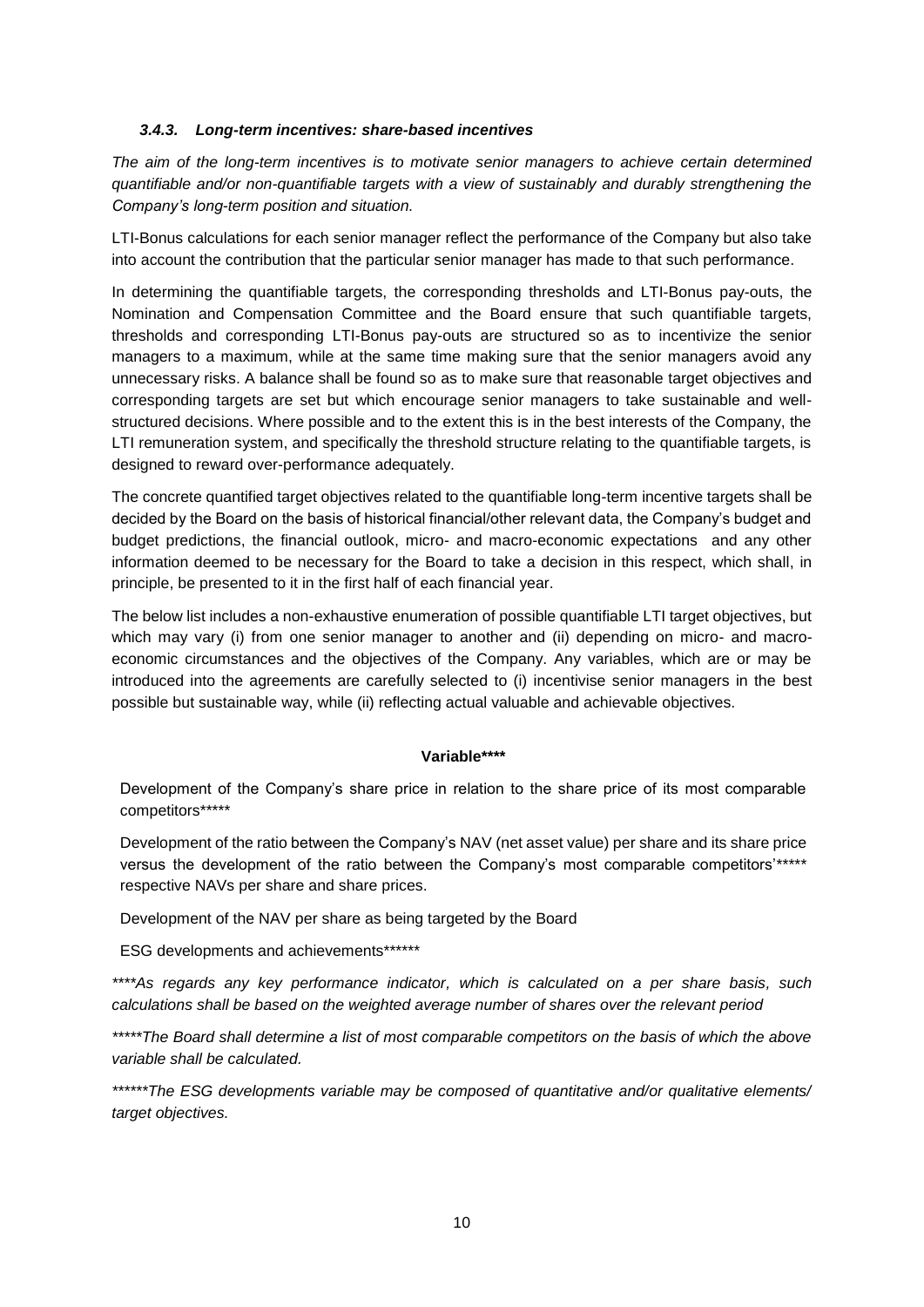Generally, in addition to the quantifiable target objectives, the Board may set qualitative target objectives, which may vary from one senior manager to another and in particular from one field of responsibility to another. These qualitative target objectives, if any, shall cover those fields for which measuring results cannot, or can practically not, be quantified but where other factors determine successful progression. The weighting of any such qualitative target objective is determined by the Board in a reasonable proportion to the quantifiable target objectives.

In the event of extraordinary events that occur after the decision by the Board on the quantified target objectives and/or the qualitative target objectives, which result in a significant change of the LTI-Bonus parameters, the Board may adjust the quantified target objectives and/or the qualitative target objectives and/or their weighting (if applicable) to reflect such events.

The LTI-Bonus granted to the senior managers shall be settled in shares of the Company (if the Company can issue said shares) or in cash (if the Company cannot issue shares).

If paid in shares, the amount of the shares to be paid shall be equal to the achieved volume of the LTI-Bonus divided by the Company's share value calculated as at the average closing price over the last 90 trading days prior to the termination date of the relevant agreement/relevant pay-out date.

While there is a possibility of a pay-out under the LTI in the form of shares, the LTI is not a share option scheme. Therefore, there is no "vesting period" within the meaning of the SHR Law.

The achievement of the LTI targets shall be assessed, and the corresponding LTI-Bonus entitlements shall be determined on the basis of a period sufficiently long to allow for significant and meaningful evaluation of such achievements and to encourage sustainable and long-term goal oriented actions and decisions by the senior managers. The LTI-Bonus shall be distributed to the senior managers at termination of the relevant agreement (or shortly before the final termination date, if necessary, due to applicable corporate law requirements for the issue of free shares). There are no contractual retention periods imposed on the senior managers in respect of shares, which they may receive as an LTI-Bonus.

# *3.4.4. Discretionary Bonus*

In addition to the STI-Bonus and LTI-Bonus, the Board may, in its reasonable discretion, grant senior managers an additional bonus for outstanding performances without a prior agreement. A legal claim to such a discretionary bonus does not exist.

### *3.4.5. Other Benefits*

In addition to the primary elements of compensation described above, other benefits may be provided to senior managers, such as, *inter alia*, rental allowances, company cars, private health insurance and other insurance policies, which will be in line with relevant local market and peer-group practices.

The Nomination and Compensation Committee and the Board shall ensure that the above listed other benefits that may be provided to senior managers are of a reasonable nature, scale and scope.

Senior managers shall be entitled to reimbursement by the Company of any reasonable costs incurred within the scope of their duties as senior managers of the Company, upon presentation of proof of payment by the senior manager of such incurred costs.